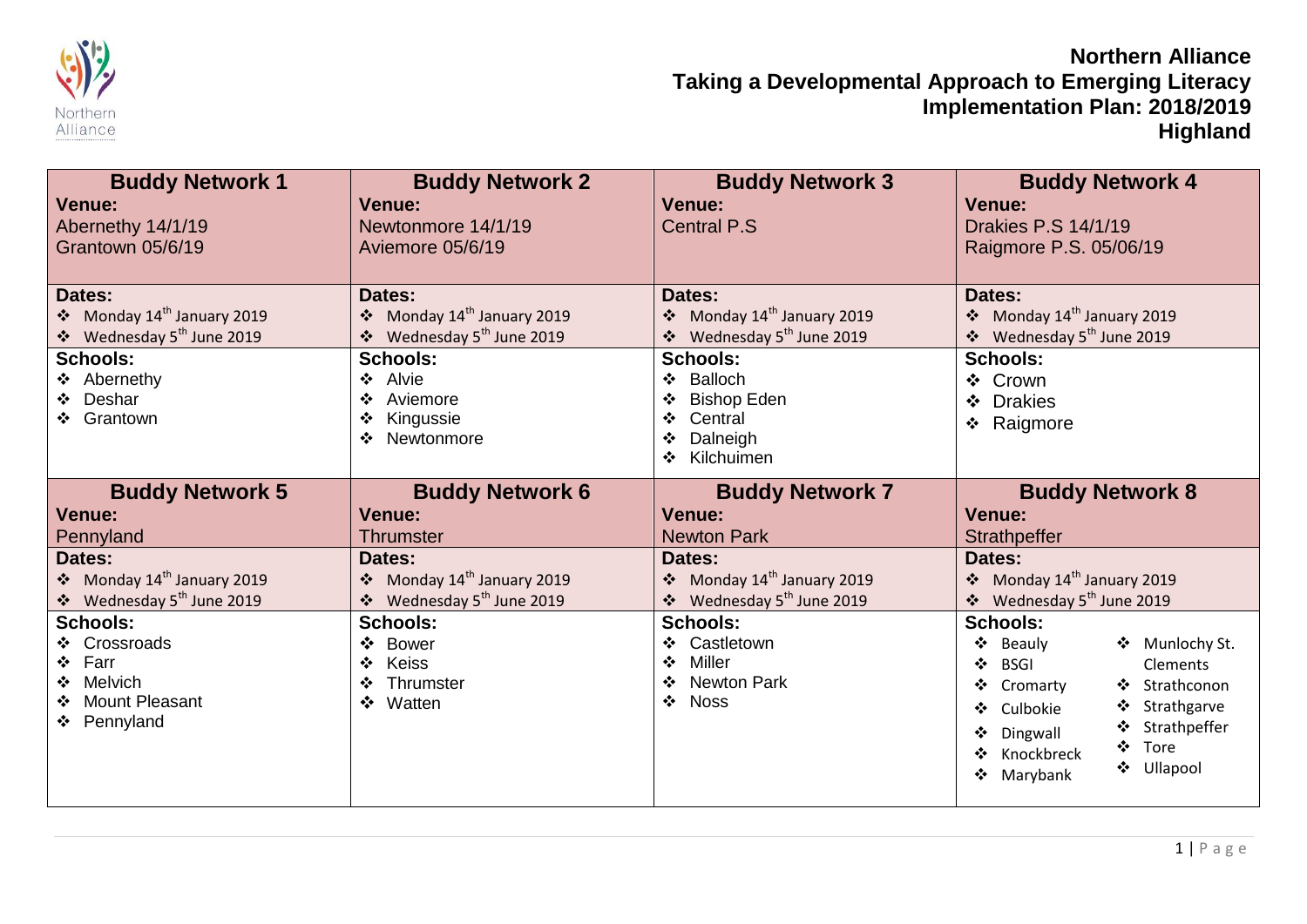

| <b>Buddy Network 9</b><br>Venue:<br>Kinmylies P.S 14/01/19<br>Muirton P.S. 05/06/19                               | <b>Buddy Network 10</b><br><b>Venue:</b><br>Inshes P.S.                                                                     | <b>Venue:</b><br>Holm P.S 14/01/19<br>Cauldeen P.S 05/06/19                                        | <b>Buddy Network 11 and</b><br><b>Buddy Network 12</b>                                    |
|-------------------------------------------------------------------------------------------------------------------|-----------------------------------------------------------------------------------------------------------------------------|----------------------------------------------------------------------------------------------------|-------------------------------------------------------------------------------------------|
| Dates:<br>❖ Monday 14 <sup>th</sup> January 2019<br>❖ Wednesday 5 <sup>th</sup> June 2019                         | Dates:<br>❖ Monday 14 <sup>th</sup> January 2019<br>❖ Wednesday 5 <sup>th</sup> June 2019                                   | Dates:<br>❖ Monday 14 <sup>th</sup> January 2019<br>Wednesday 5 <sup>th</sup> June 2019            |                                                                                           |
| <b>Schools:</b><br>❖ Beauly P.S<br>Kinmylies P.S<br>Mulbuie P.S<br>$\cdot$<br>Muirton P.S<br>❖<br>❖ Teanassie P.S | <b>Schools:</b><br>Ben Wyvis P.S<br>Daviot P.S.<br>❖<br>Inshes P.S.<br>❖<br>Milton of Leys P.S<br>❖<br>Strathdearn P.S<br>❖ | <b>Schools:</b><br>❖ Aldourie P.S<br>❖ Cauldeen P.S<br>❖ Farr P.S<br>Foyers P.S<br>❖<br>❖ Holm P.S |                                                                                           |
| <b>Buddy Network 13</b><br><b>Venue:</b>                                                                          | <b>Buddy Network 14</b><br><b>Venue:</b>                                                                                    | <b>Buddy Network 15</b><br><b>Venue:</b>                                                           | <b>Buddy Network 16</b><br><b>Venue:</b>                                                  |
| Smithton                                                                                                          | <b>Duncan Forbes</b>                                                                                                        | Ardersier                                                                                          | Auldearn                                                                                  |
| Dates:<br>Monday 14 <sup>th</sup> January 2019<br>❖ Wednesday 5 <sup>th</sup> June 2019                           | Dates:<br>Monday 14 <sup>th</sup> January 2019<br>Wednesday 5 <sup>th</sup> June 2019<br>$\frac{1}{2}$                      | Dates:<br>• Monday $14^{th}$ January 2019<br>❖ Wednesday 5 <sup>th</sup> June 2019                 | Dates:<br>• Monday $14^{\text{th}}$ January 2019<br>❖ Wednesday 5 <sup>th</sup> June 2019 |
| <b>Schools:</b><br>❖ Merkinch<br>❖ Smithton                                                                       | <b>Schools:</b><br><b>Balloch</b><br>❖<br>Cradlehall<br>❖<br><b>Duncan Forbes</b><br>❖                                      | <b>Schools:</b><br>❖ Ardersier<br>❖ Croy                                                           | <b>Schools:</b><br>Auldearn<br>Millbank<br>$\mathbf{A}$<br>❖ Rosebank                     |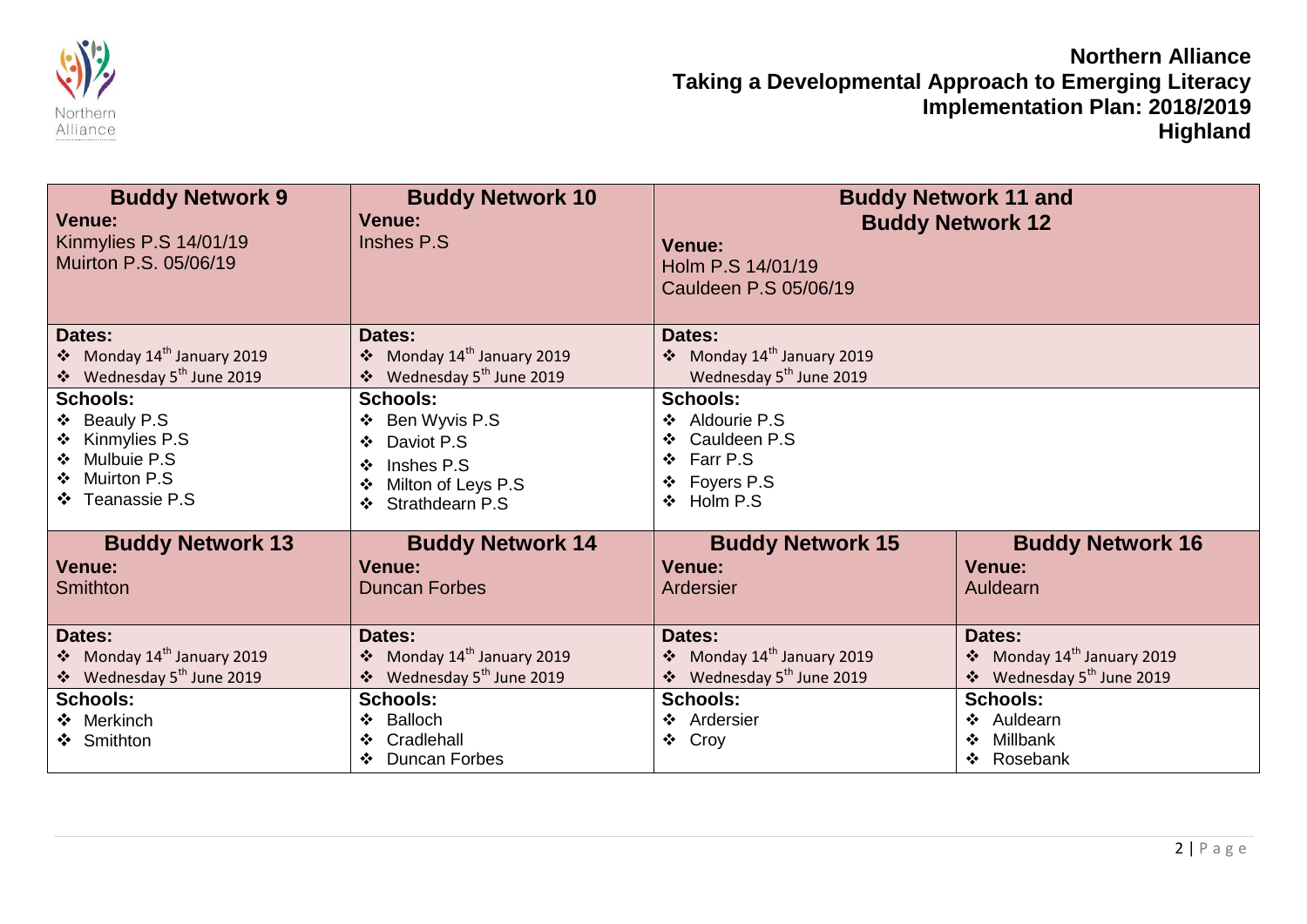

| <b>Buddy Network 17</b>                | <b>Buddy Network 18</b>             | <b>Buddy Network 19</b>                | <b>Buddy Network 20</b>                |
|----------------------------------------|-------------------------------------|----------------------------------------|----------------------------------------|
| <b>Venue:</b>                          | <b>Venue:</b>                       | <b>Venue:</b>                          | <b>Venue:</b>                          |
| Caol                                   | Inverlochy                          | <b>St Brides</b>                       | <b>Craighill Primary School</b>        |
|                                        |                                     |                                        |                                        |
| Dates:                                 | Dates:                              | Dates:                                 | Dates:                                 |
| ❖ Monday $14th$ January 2019           | ❖ Monday $14^{th}$ January 2019     | ❖ Monday 14 <sup>th</sup> January 2019 | • Monday $14^{th}$ January 2019        |
| ❖ Wednesday 5 <sup>th</sup> June 2019  | Wednesday 5 <sup>th</sup> June 2019 | ❖ Wednesday 5 <sup>th</sup> June 2019  | ❖ Wednesday 5 <sup>th</sup> June 2019  |
| <b>Schools:</b>                        | <b>Schools:</b>                     | <b>Schools:</b>                        | <b>Schools:</b>                        |
| ❖ Banavie                              | Ardgour<br>❖                        | ❖ Duror                                | ❖ Craighill                            |
| ❖ Caol                                 | Invergarry                          | Glencoe<br>❖                           | Edderton                               |
| ❖ Lady Lovat                           | Inverlochy<br>❖                     | Kinlochleven<br>❖                      | Gledfield<br>$\mathbf{A}$              |
|                                        | Lundavra<br>❖                       | <b>St Brides</b><br>❖                  | <b>Hill of Fearn</b>                   |
|                                        | Spean Bridge<br>❖                   |                                        | Inver<br>❖                             |
|                                        |                                     |                                        | Knockbreck<br>❖                        |
|                                        |                                     |                                        | ❖ Tarbat Old                           |
|                                        |                                     |                                        |                                        |
| <b>Buddy Network 21</b>                | <b>Buddy Network 22</b>             | <b>Buddy Network 23</b>                | <b>Buddy Network 24</b>                |
| <b>Venue:</b>                          | <b>Venue:</b>                       | <b>Venue:</b>                          | <b>Venue:</b>                          |
| South Lodge Primary School             | <b>Bridgend Primary School</b>      | <b>Dornoch Primary School</b>          | Kinlochewe                             |
| Dates:                                 | Dates:                              | Dates:                                 | Dates:                                 |
| • Monday $14^{\text{th}}$ January 2019 | ❖ Monday $14^{th}$ January 2019     | ❖ Monday $14th$ January 2019           | • Monday $14^{\text{th}}$ January 2019 |
| ❖ Wednesday 5 <sup>th</sup> June 2019  | Wednesday 5 <sup>th</sup> June 2019 | ❖ Wednesday 5 <sup>th</sup> June 2019  | ❖ Wednesday 5 <sup>th</sup> June 2019  |
| <b>Schools:</b>                        | <b>Schools:</b>                     | <b>Schools:</b>                        | <b>Schools:</b>                        |
| Milton<br>❖                            | <b>Bridgend</b>                     | <b>Bonar Bride</b><br>❖                | <b>Bualnaluib</b>                      |
| ❖ Park                                 | Coulhill<br>❖                       | <b>Brora</b><br>❖                      | Gairloch<br>❖                          |
| ❖ South Lodge                          | Resolis<br>❖                        | Dornoch<br>❖                           | Kinlochewe                             |
|                                        |                                     | Golspie<br>❖                           | Poolewe<br>$\ddot{\mathbf{v}}$         |
|                                        |                                     | Knockbreck<br>❖                        | Shieldaig<br>❖                         |
|                                        |                                     | ❖ Rogart                               |                                        |